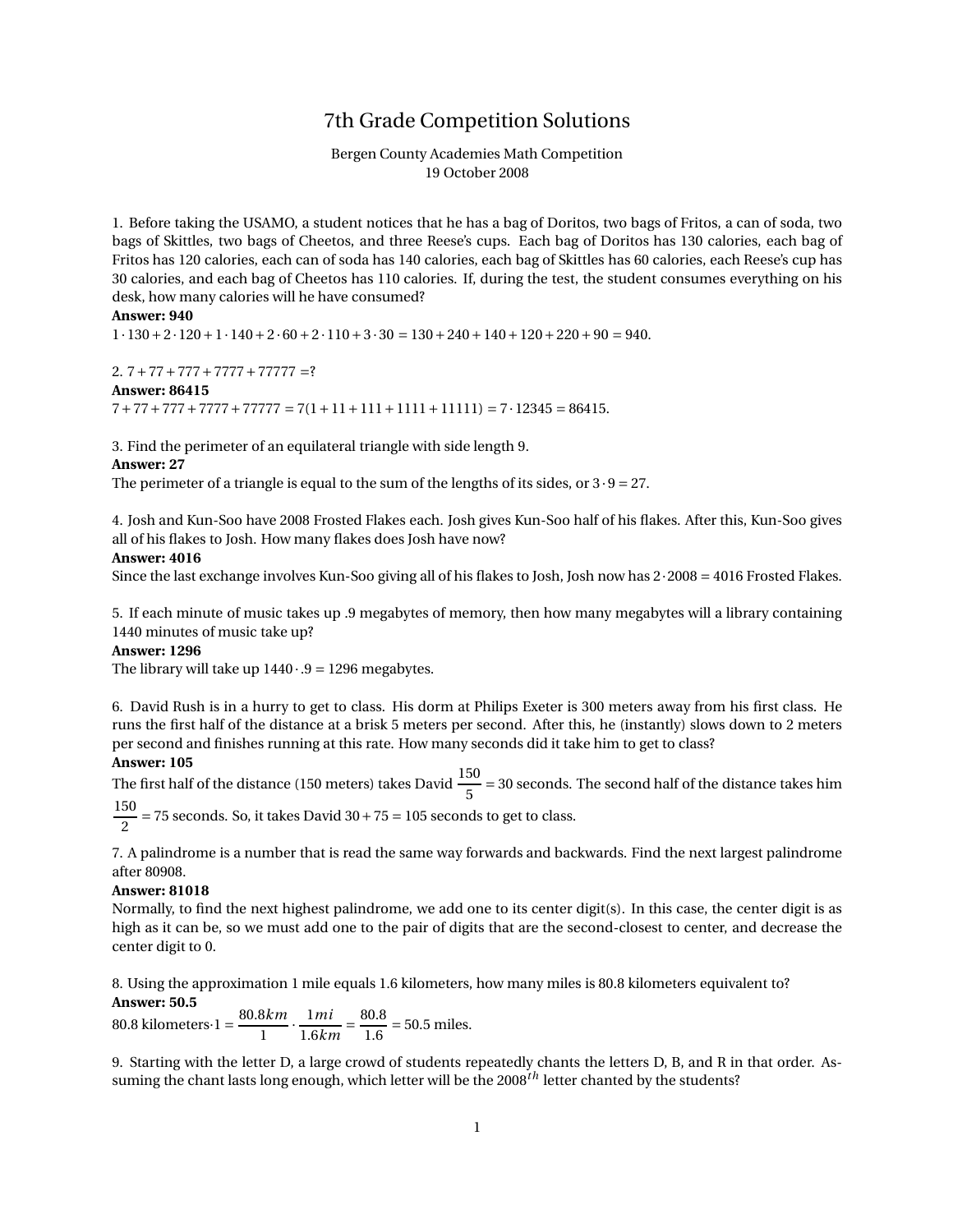#### **Answer: D**

2008 leaves a remainder of 1 when divided by 3. Thus, the sequence of letters will be repeated a large number of times until there is only one letter left to be said. That letter is the first one in the sequence, which is D.

10. Evaluate  $(1^2 - 0^2) + (2^2 - 1^2) + (3^2 - 2^2) + (4^2 - 3^2) + ... + (10^2 - 9^2)$ .

#### **Answer: 100**

The  $1^2$  in the first term cancels with the one in the second term; the same goes for  $2^2$ ,  $3^2$ , and so on, and all we are left with is  $10^2 = 100$ .

11. Matt's suitcase weighs too much to put on the airplane – 56 pounds and 3 ounces. If the maximum allowable weight for a suitcase is 50 pounds, and one pound equals 16 ounces, then what is the minimum number of ounces of luggage Matt must remove from his suitcase before flying?

#### **Answer: 99**

Matt must remove 6 pounds and 3 ounces from his suitcase. This weight is the same as  $6 \cdot 16 + 3 = 96 + 3 = 99$  ounces.

12. Solve for *x*:  $|x - 3x|| = 6$ .

#### **Answer: 3 and –1.5**

The first case is  $x - |3x| = 6$ . If  $x \ge 0$ , this is  $-2x = 6 \Rightarrow x = -2$ , which is impossible since we said  $x \ge 0$ . If  $x < 0$ , the expression simplifies to  $x - (-3x) = 6 \Rightarrow 4x = 6 \Rightarrow x = 1.5$ , which is also a contradiction. The second case is *x* − |3*x*| = −6. If  $x \ge 0$ , this is −2 $x = -6 \Rightarrow x = 3$ . If  $x < 0$ , this is  $x - (-3x) = -6 \Rightarrow 4x = -6 \Rightarrow x = -1.5$ , and our solutions are 3 and −1.5.

13. Hannah is cramming for the SAT, and needs to memorize 300 words. She can cram 50 words each morning, but will forget 40 of them after the next night. After how many mornings of studying will Hannah be able to write the correct definitions of all 300 words?

#### **Answer: 22**

After two mornings, Hannah will have memorized 100 words. Each morning hereafter, Hannah will know 50−40 =

10 more words than she knew after the morning before. Thus, it will take Hannah 2+ $\frac{200}{10}$  $\frac{10}{10}$  = 22 mornings of studying

to learn all of the words.

14. A cylinder with radius 8 and height 17 is rolled along the floor so that it completes 2 full revolutions. What is the area of the region of the floor that was touched by the cylinder during the roll?

#### **Answer: 544***π*

This region is a rectangle of width 17 and length twice the circumference of the base of the cylinder. The circumference of the base is  $2\pi \cdot 8 = 16\pi$ , and so the area of the rectangle is  $17 \cdot 32\pi = 544\pi$ .

15. Find (2+3*ı*)−(3−4*ı*). **Answer: –1 + 7***ı*  $(2+3i)-(3-4i)=(2-3)+(3-(-4))i=-1+7i$ .

16. In how many ways can Ally, Brett, Candy, and Doug be lined up so that Ally is standing next to her best friend Doug?

### **Answer: 12**

Treat Ally and Doug as one unit since they must stand together. Since there are three entities, there are  $3! = 3 \cdot 2 \cdot 1 = 6$ ways to line them all up. Since Ally can be standing either to the left or to the right of Doug, there are  $2 \cdot 6 = 12$  possible orderings of the four people.

17. If 9253824 beads are split among 12 people so that each person has the same whole number of beads, how many are left over?

#### **Answer: 0**

9253824 is divisible by 4 since the number made by its last two digits is divisible by 4. Also, since the sum of the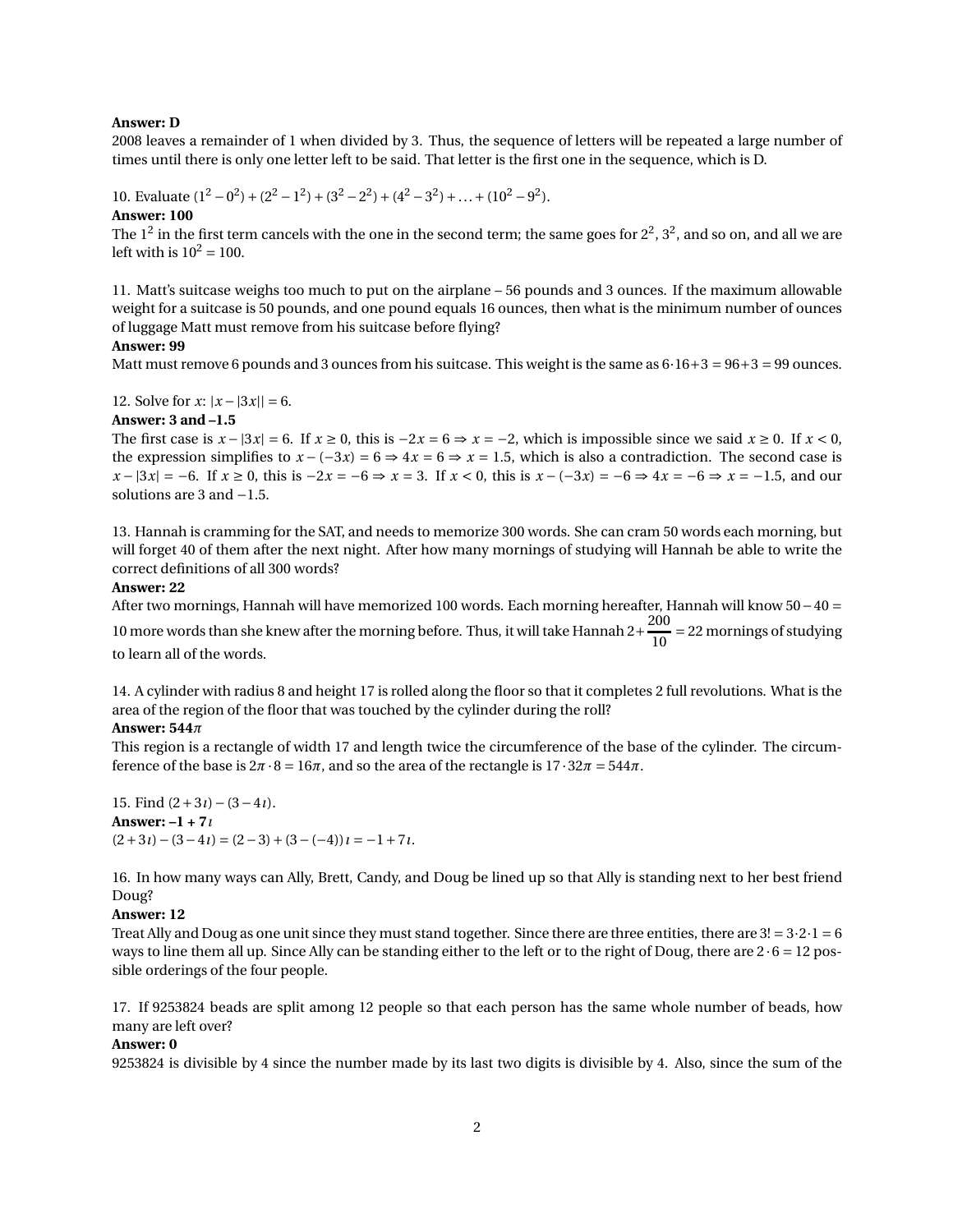digits of 9253824 is  $9+2+5+3+8+2+4=11+8+10+4=19+14=33$ , it is divisible by 3. Since it is divisible by both 3 and 4, it is also divisible by 12, and there are no beads left over.

18. In how many ways can 10 be written as a sum of three (not necessarily distinct) positive integers? **Answer: 8**

The least of these three integers must be no greater than 3; otherwise, the sum would be at least 12. If it is 3, the other two numbers must be 3 and 4. If it is 2, the other two numbers can be 2 and 6 or 3 and 5 or 4 and 4. If it is 1, the other two numbers can be 1 and 8 or 2 and 7 or 3 and 6 or 4 and 5. This makes  $1+3+4=8$  possibilities.

19. A group of people are trying to sit themselves in rows. If they sit in rows of four, there are three people left over. If they sit in rows of five, there are four people left over. If they sit in rows of six, there are five people over. What is the smallest possible number of people in this group?

#### **Answer: 59**

If there were one more person, the people would be able to sit themselves in rows of 4, 5, and 6. The smallest possible number of people is thus one less than the least common multiple of 4, 5, and 6. The least common multiple of these three has two factors of 2, a factor of 3, and a factor of 5, and is thus  $2^2 \cdot 3 \cdot 5 = 3 \cdot 4 \cdot 5 = 60$ , and our answer is 59.

20. While on page *n* of her book, Alice realizes that the product of the page number before this page (page *n* − 1) and the product of the page number after this page (page  $n+1$ ) is 168. What is  $n$ ? **Answer: 13**

We are given  $(n-1)(n+1) = 168 \Rightarrow n^2 - 1 = 168 \Rightarrow n^2 = 169 \Rightarrow n = 13.$ 

21. Austin runs an animal hospital that takes care of cats and dogs. The cats here only have three legs and one tail each and the dogs have six legs each and two tails. Victoria, the hospital inspector, walks in one day and counts 36 legs and 12 tails. If *n* is the number of animal heads in the hospital, find the sum of all possible values of *n*. There may be zero cats or zero dogs.

### **Answer: 63**

Let *c* be the number of cats and *d* be the number of dogs. Then  $3c + 6d = 36 \Rightarrow c + 2d = 12$  and  $c + 2d = 12$ . Any ordered pair  $(c, d)$  that makes  $c + 2d = 12$  is a possibility for the number animals in the hospital. There are 7 possibilities, each of which give a different value of *n*: (0,6), (2,5), (4,4), (6,3), (8,2), (10,1), and (12,0).

22. Two congruent circles with radii 6 have centers that are 6 $\sqrt{3}$  units apart. What is the area of the union of the two circles?

# **Answer:**  $60\pi + 18\sqrt{3}$

If the circles didn't overlap, the area of the union would be  $2 \cdot \pi \cdot 6^2 = 72\pi$ . However, in this case, this calculation counts the overlap area twice. We will find the area of half this overlap by subtracting the area of an isosceles triangle with vertex at the center of one circle and base a chord of the same circle (see drawing) from the area of the circular sector bounded by the triangle's legs.



Since this isosceles triangle is in fact an equilateral triangle (the base, which has length 2 $\sqrt{6^2 - (3\sqrt{3})^2} = 2\sqrt{36-27} =$  $2\sqrt{9}$  = 6, has the same length as the legs), the angle at the center of the sector is 60<sup>o</sup>. Thus, the area of the sector is  $\frac{1}{6}$  · 36 $\pi$  = 6 $\pi$ . The area of the equilateral triangle is  $\frac{1}{2} \cdot 6 \cdot 3\sqrt{3} = 9\sqrt{3}$ . Therefore, the area of the entire intersection is  $2(6π – 9√3) = 12π – 18√3$ , and the area of the union of the two circles is  $72π – (12π – 18√3) = 60π + 18√3$ .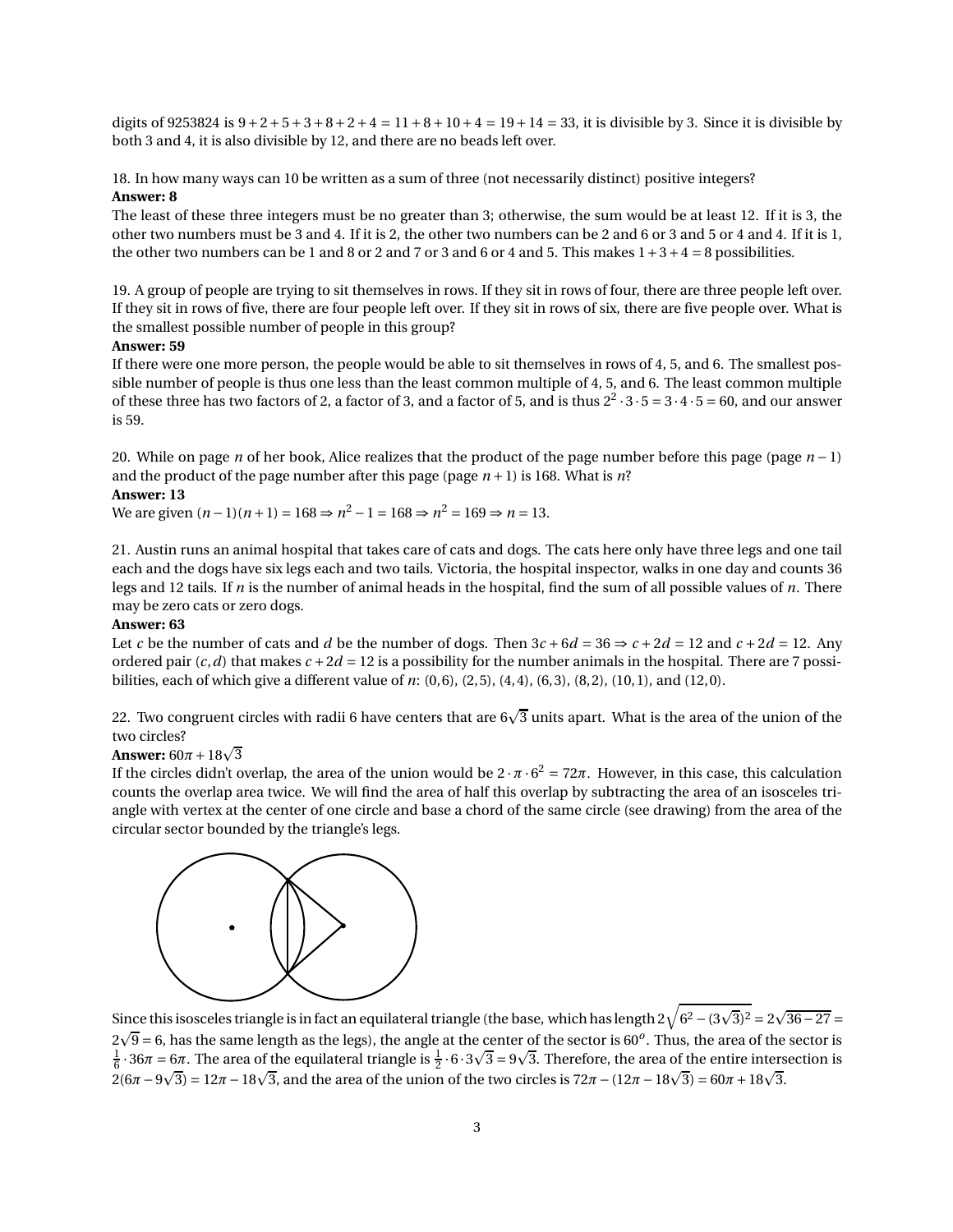23. How many perfect squares have three digits or less?

#### **Answer: 32**

Since  $31^2 = 961 < 1000 < 32^2 = 1024$ , there are  $31 - 0 + 1 = 32$  perfect squares with three digits or less. (0 is a perfect square!!)

24. I have only quarters, dimes, nickels, and pennies in my pocket. I count 93 cents in my pocket. What is the difference between the largest number of coins I could possibly have and the smallest number of coins I could possible have? There might be none of a certain type of coin.

#### **Answer: 85**

The largest possible number of coins occurs when there are 93 pennies. The smallest possible of coins occurs when there are 3 quarters, a dime, a nickel, and 3 pennies for a total of 8 coins. The difference is 93−8 = 85.

25. Find the sum of all positive composite numbers less than or equal to 20.

#### **Answer: 132**

The composite numbers less than or equal to 20 are 4, 6, 8, 9, 10, 12, 14, 15, 16, 18, and 20. Their sum is  $4+6+8+$  $9+10+12+14+15+16+18+20 = 10+17+22+29+34+20 = 27+51+54 = 132.$ 

26. Convert 3018, a number in base 10, to base 16. Give your answer without the subscript 16.

#### **Answer: BCA**

Since  $16^2 = 256 < 3018 < 4096 = 16^3$ , we will only need three digits.  $\left[ \frac{3018}{256} \right] = 11$ , so the first digit is *B*. Next,  $3018 - 11 \cdot 256 = 202.$   $\left\lfloor \frac{202}{16} \right\rfloor = 12$ , so the second digit is *C*. Finally, since 202−12⋅16 = 10, the third digit is *A* and  $3018_{10} = BCA_{16}.$ 

27. Let  $x^{\underline{n}} = x(x-1)(x-2)...(x-n+1)$ . Find  $8^{\underline{3}}$ . **Answer: 336**  $8^{\underline{3}} = 8 \cdot 7 \cdot 6 = 56 \cdot 6 = 336.$ 

28. Tom makes half of his 3-point shots. What is the probability that Tom makes at least five out of nine 3-point shots?

## Answer:  $\frac{1}{2}$

The probability of Tom making at least five of nine shots is the same as him making four or less shots. (This doesn't work if the probability that Tom makes any shot is not  $\frac{1}{2}$ ). Our answer is  $\frac{1}{2}$ .

29. Compute the ratio of the area of a square to that of its inscribed circle.

#### **Answer:**  $\frac{4}{\pi}$

*π* Let the side length of the square be *s*. Then the area of the square is *s* 2 , the radius of the circle is *<sup>s</sup>* 2 , and the area of *πs* 2 *s* 2 4

the circle is 
$$
\frac{\pi s}{4}
$$
. Thus our ratio is  $\frac{s}{\frac{\pi s^2}{4}} = \frac{1}{\pi}$ .

30. If  $3a - 2b = 11$  and  $5a + 7b = 163$ , find  $(a + b)^2$ .

#### **Answer: 729**

Add seven times the first equation to twice the second to obtain  $31a = 403 \Rightarrow a = 13$ . Plugging in to the first equation,  $3 \cdot 13 - 2b = 11 \Rightarrow -2b = -28 \Rightarrow b = 14$ , and  $(13 + 14)^2 = 27^2 = 729$ .

31. If *a*, *b*, and *c* are positive real numbers such that  $(a - b)^2 + (b - c)^2 + (c - a)^2 = 0$  and  $a + b + c = 9$ , then find the product *abc*.

#### **Answer: 27**

 $x^2 \ge 0$  for all real *x*. Thus, by the first equation, we know  $a = b = c$ . By the second equation,  $a = b = c = 3$ , and  $abc = 27$ .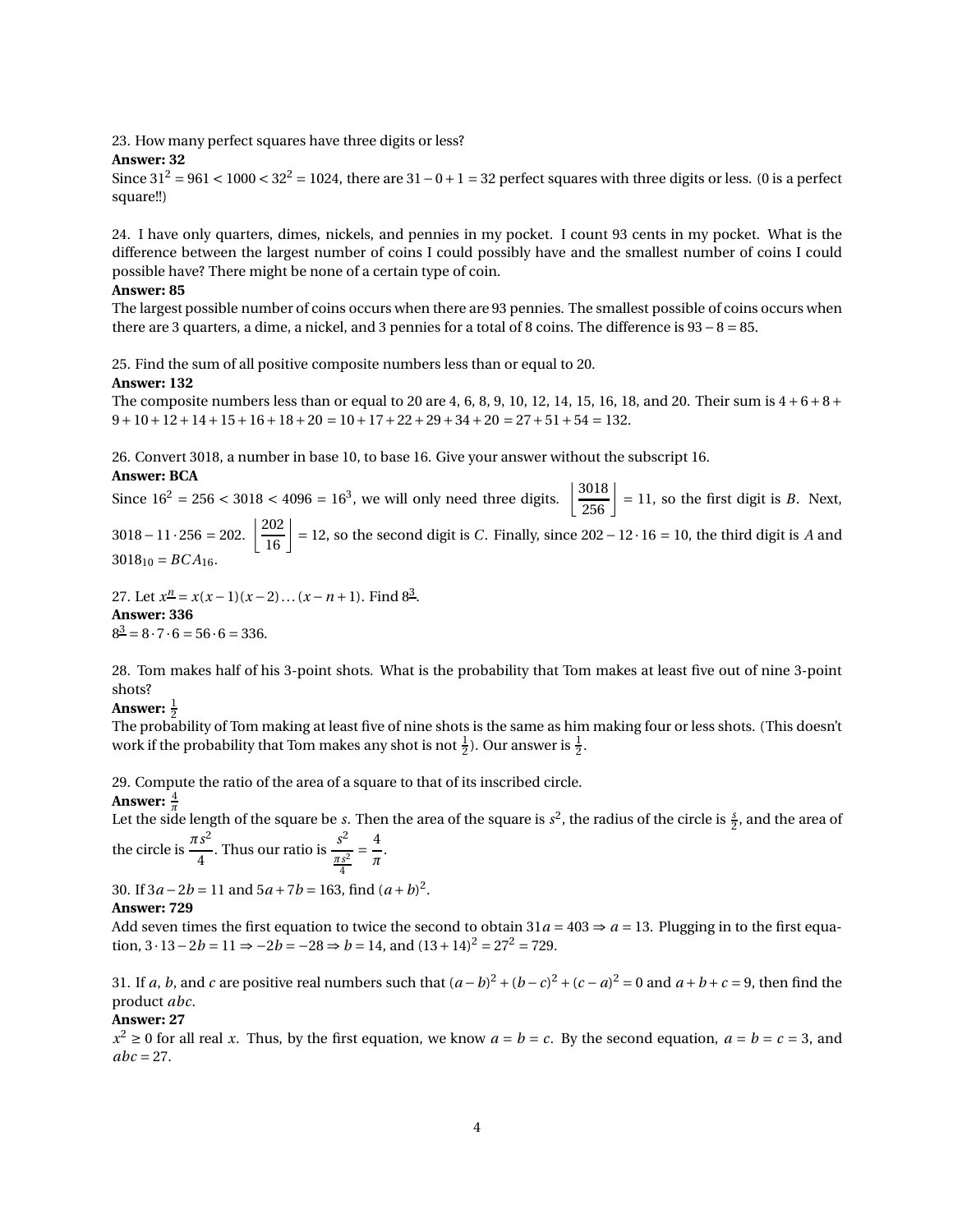32. If  $f(x) = \frac{1}{10x}$ 10*x* −5 for 1 ≤ *x* ≤ 10, then find the maximum value of *f* (*x*) on this range minus the minimum value of  $f(x)$  on this range.

## Answer: <u><sup>18</sup>95</u>

The maximum value comes when  $x = 1$  since that minimizes the denominator. This maximum value is  $\frac{1}{5}$ . The minimum value comes when  $x = 10$  since that maximizes the denominator. This minimum value is  $\frac{1}{95}$ . The difference

is 
$$
\frac{1}{5} - \frac{1}{95} = \frac{19 - 1}{95} = \frac{18}{95}
$$
.

33. Evaluate  $\sum n^2$ . *n*=1 **Answer: 385**

The sum is  $1^2 + 2^2 + 3^2 + ... + 10^2 = 1 + 4 + 9 + 16 + 25 + 36 + 49 + 64 + 81 + 100 = 5 + 25 + 61 + 113 + 181 = 40 + 174 + 181 = 385$ . (The sum of the first *n* squares is  $\sum_{n=1}^{n}$ *k*=1  $k^2 = \frac{n(n+1)(2n+1)}{6}$  $\frac{5(211+2)}{6}$ .)

34. A cubic ice cube weighs 920 grams. If the density of ice is .92  $g/cm^3$ , then at least how many such ice cubes would it take to build a tower that is three meters tall? There are 100 cm in a meter.

#### **Answer: 30**

The ice cube has a volume of  $\frac{920}{20}$  $\frac{920}{.92}$  = 1000 cm<sup>3</sup>, which means it must have side length 10 cm. Since 3 meters is the same as 300 centimeters, the minimum number of cubes needed is  $\frac{300}{10}$  $\frac{1}{10}$  = 30.

35. Sam and Sherry are playing a game of Brawl using their favorite characters, Pit and Olimar, respectively. Sam's percentage probability of winning is 55% while Sherry's percentage probability of winning is 45%. After two oneon-one matches, what is the probability that each has won a match?

#### **Answer:**  $\frac{99}{200}$ 200

The probability that each wins a match is 2  $\cdot \frac{55}{100}$  $\overline{100}$ . 45  $\frac{45}{100} = 2 \cdot \frac{11}{20}$  $\overline{20}$ . 9  $\frac{9}{20} = 2 \cdot \frac{99}{400}$  $\frac{1}{400}$  = 99  $\frac{200}{200}$ . (There are two orderings of the matches; either Sherry wins the first match or the second.)

36. Two positive integers are relatively prime if they share no factors other than 1. *φ*(*n*) is the defined as the number of numbers less than or equal to *n* that are relatively prime to *n*. For example,  $\phi(6) = 2$ . Find  $\phi(35)$ . **Answer: 24**

Any number that is not divisible by 5 or 7 is relatively prime to 35. There are  $\frac{35}{5}$  $\frac{1}{5}$  = 7 multiples of 5 less than or equal

to 35, and  $\frac{35}{7}$  $\frac{1}{7}$  = 5 multiples of 7 less than or equal to 35. Finally,  $\phi(35)$  = 35 – 5 – 7 + 1 = 24 (we counted 35 twice since it is a multiple of 5 and 7).

37. How many integer solutions  $(a, b)$ , with  $a < b$ , does the equation  $ab + a + b = 17$  have? **Answer: 3**

Add 1 to both sides to obtain  $ab+a+b+1=18 \Rightarrow (a+1)(b+1)=18$ . Each factor pair of 18 corresponds to a solution  $(a, b)$  to the equation (a factor pair of a number *n* is a pair of integers *p* and *q* with  $pq = n$ ). There are three factor pairs of 18: (1,18), (2,9), and (3,6), so our answer is 3.

38.  $n! = n(n-1)(n-2)...3 \cdot 2 \cdot 1$ . Find the greatest integer *a* such that 50! is divisible by  $2^a$ .

### **Answer: 47**

We must count the number of factors of 2 in  $50 \cdot 49 \cdot 48 \cdot ... \cdot 3 \cdot 2 \cdot 1$ . Each even number contributes one factor of 2, for a total of 25. Each multiple of 4 contributes another multiple of 2, for a total of 12 more. Each number divisible by 8 contributes another factor of 2, which makes 6 more. Similarly, multiples of 16 and 32 contribute 3 and 1 more factor of 2, respectively, and the greatest *a* that makes the statement true is  $25 + 12 + 6 + 3 + 1 = 47$ .

39. Find the ratio of volume to surface area of a cube with side length 18. **Answer: 3**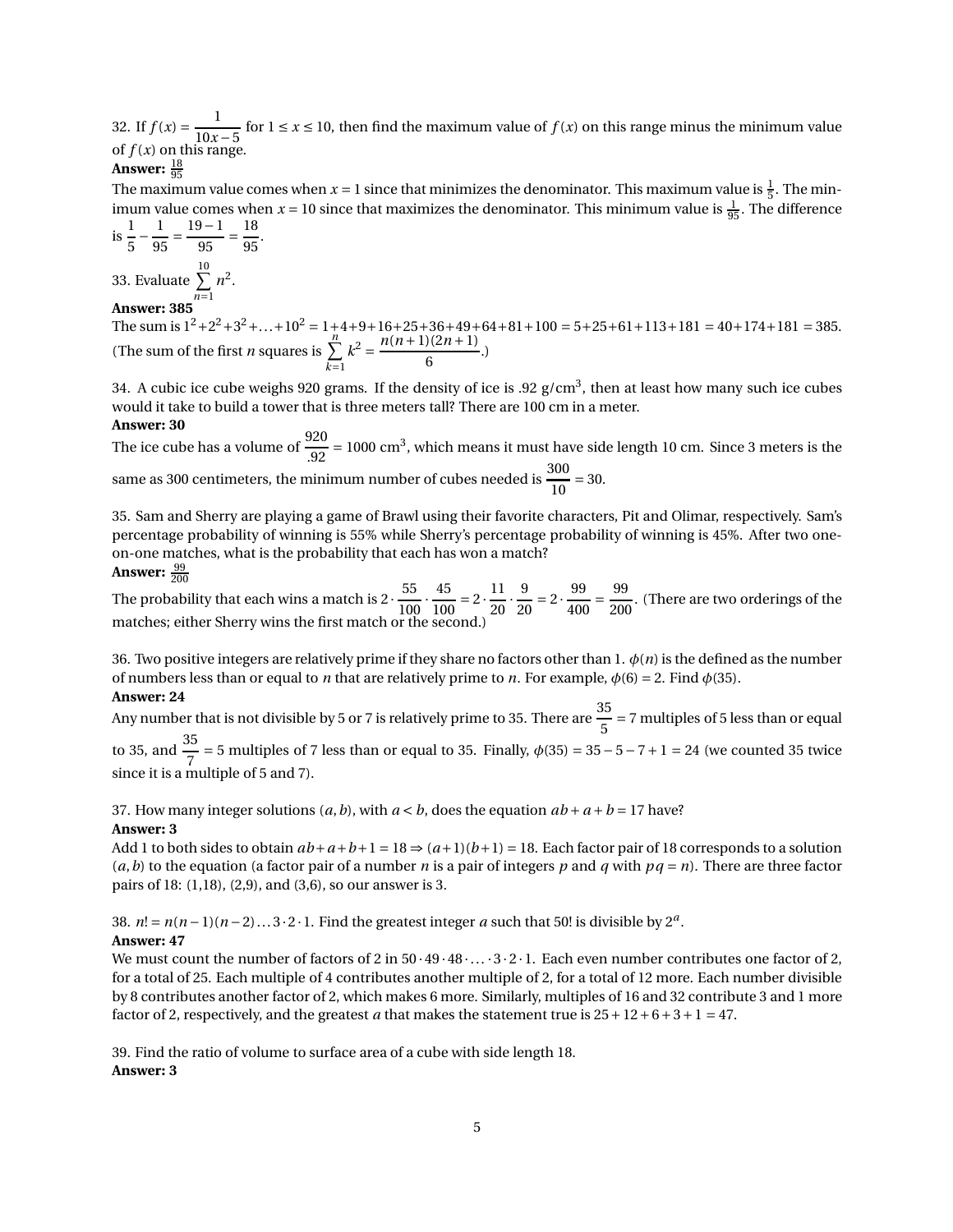The volume of a cube with side length *s* is *s* 3 , and the surface area of a cube with side length *s* is 6*s* 2 . The ratio of volume to surface area is  $\frac{s^3}{6}$  $\frac{1}{6s^2}$  = *s*  $\frac{s}{6}$ . For this particular cube, that ratio is  $\frac{18}{6}$  = 3.

40. What is the length of the median to the hypotenuse in a 6−8−10 right triangle? **Answer: 5**

Consider the circumscribed circle of any right triangle. The central angle of the arc subtended by the 90*<sup>o</sup>* angle is  $2.90^o = 180^o$ , so the hypotenuse of any right triangle is the diameter of the triangle's circumcircle, and the midpoint of the hypotenuse is the center of the circle. Thus, the length of the median to the hypotenuse in a right triangle is half the hypotenuse, or  $\frac{10}{2} = 5$ .

41. In the drawing,  $\overline{AB} = 7$ ,  $\overline{AD} = 16$ , and  $\overline{AC} = 8$ . Compute  $\overline{CE}$ .

#### **Answer: 6**

Draw  $\overline{CD}$  and  $\overline{BE}$ . △*ACD* ∼ △*ABE* since ∠*A* = ∠*A* and ∠*BDC* = ∠*BEC* since they subtend the same arc. From the similarity, we know *AC AB*  $\frac{AB}{\overline{AE}} \Rightarrow \overline{AC} \cdot \overline{AE} = \overline{AB} \cdot \overline{AD}$ . Thus,  $\overline{AE} = \frac{7 \cdot 16}{8}$  $\frac{1}{8}$  = 7·2 = 14 and *CE* = 14 - 8 = 6.



42. In  $\triangle ABC$ ,  $\overline{AB}$  = 9 and  $\overline{BC}$  = 8. If  $\angle ABC$  = 30<sup>*o*</sup>, then what is the area of  $\triangle ABC$ ? **Answer: 18**

Draw the altitude to *C*, and let it intersect  $\overline{AB}$  at *D*. Then  $\triangle DBC$  is a 30-60-90 right triangle and  $\overline{CD} = \frac{1}{2}$  $\frac{2}{2} \cdot BC = 4.$ Finally, the area of the triangle is  $\frac{1}{2} \cdot 9 \cdot 4 = 18$ .

43. Compute  $\sqrt{2+\sqrt{2+\sqrt{2+\ldots}}}}$ **Answer: 2**

Set  $a = \sqrt{2 + \sqrt{2 + \sqrt{2 + \dots}}}$ . Then  $a^2 - 2 = a \Rightarrow a^2 - a - 2 = 0 \Rightarrow (a - 2)(a + 1) = 0 \Rightarrow a = 2$  since *a* clearly cannot be negative.

44.  $\lfloor x \rfloor$  is defined as the greatest integer less than or equal to *x*. For example,  $\lfloor 5.5 \rfloor = 5$ ,  $\lfloor \pi \rfloor = 3$ , and  $\lfloor 4 \rfloor = 4$ . Compute the values of *x* for which  $\lfloor x \lfloor x \rfloor + x \rfloor = 2$ .

#### **Answer: -2 and 1**≤**x<1.5**

We must have  $2 \le x \le x \le 3$ . If  $2 \le x < 3$ , this inequality is  $2 \le 3x < 3 \Rightarrow \frac{2}{3} \le x < 1$ , a contradiction. If  $1 \le x < 2$ , the inequality is  $2 \le 2x < 3 \Rightarrow 1 \le x < 1.5$ . If  $-2 \le x < -1$ , then the inequality is  $2 \le -x < 3 \Rightarrow -3 < x \le -2 \Rightarrow x = -2$ . It is left to the reader to show there are no more solutions.

45. Each of three congruent circles is externally tangent to the other two. If the radius of each circle is 4, then find the area of the region in the middle of the three circles.

## **Answer:**  $16\sqrt{3} - 8\pi$

Connect the three centers of the circles to create an equilateral triangle. The area we want is the area of the triangle minus three 60*<sup>o</sup>* degree sectors, which are the same as half the area of a circle. Since the area of an equilateral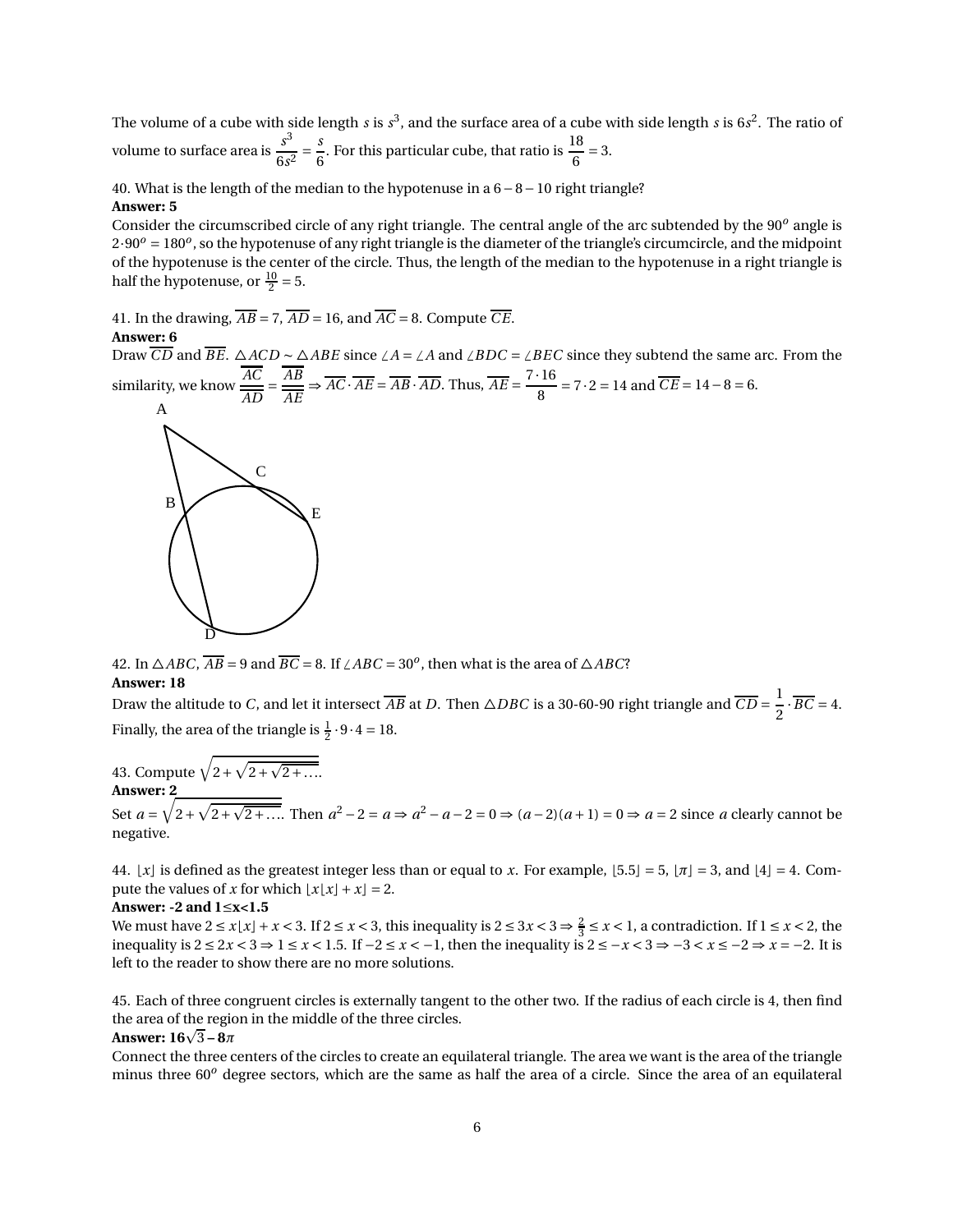triangle with side length *s* is  $\frac{s^2\sqrt{3}}{4}$  $\frac{\sqrt{3}}{4}$ , the area of this equilateral triangle is 16 $\sqrt{3}$ . Also, the area of half a circle is  $\frac{1}{2} \cdot 16\pi = 8\pi$ , and our answer is  $16\sqrt{3} - 8\pi$ .



46. The real numbers  $a_1, a_2, a_3, \ldots, a_{20}$  are written in that order around a circle. Given that  $a_1 = 1$ ,  $a_1 1 = 2$ ,  $a_1 4 = 3$ , and that the sum of any four consecutive terms is 20, find *a*4.

#### **Answer: 14**

Since the sum of any four consecutive terms is 20, we have  $a_1 + a_2 + a_3 + a_4 = 20 = a_2 + a_3 + a_4 + a_5 \Rightarrow a_1 = a_5$ . Similarly,  $a_5 = a_9$ . Continuing this process, we see that  $a_m = a_n$  if and only if  $m \equiv n \pmod{4}$ . So  $a_1 = a_1$ ,  $a_{14} = a_2$ ,  $a_{11} = a_3$  $a_3$ , and  $a_4 = a_4$ . The sum of all twenty of the numbers is  $\frac{(a_1 + a_2 + a_3 + a_4) + (a_2 + a_3 + a_4 + a_5) + ... + (a_{20} + a_1 + a_2 + a_3)}{4}$ since each term is counted in four expressions. This fraction is equal to  $\frac{20 \cdot 20}{4} = 100$ . The sum of all the terms is also equal to  $(a_1 + a_5 + ... + a_{17}) + (a_2 + a_6 + ... + a_{18}) + (a_3 + a_7 + ... + a_{19}) + (a_4 + a_8 + ... + a_{20}) = 5a_1 + 5a_2 + 5a_3 + 5a_4 = 5a_3 + 5a_4$  $5(a_1 + a_2 + a_3 + a_4) = 100 \Rightarrow a_1 + a_2 + a_3 + a_4 = 20 \Rightarrow 1 + 2 + 3 + a_4 = 20 \Rightarrow a_4 = 14.$ 

47. If  $x^3 + ax^2 - 6x - 12$  is evenly divisible by  $x - 1$ , then find *a*.

#### **Answer: 17**

If the cubic is evenly divisible by  $x - 1$ , then 1 is a solution to the equation  $x^3 + ax^2 - 6x - 12 = 0 \Rightarrow 1 + a - 6 - 12 = 0$  $0 \Rightarrow a-17 = 0 \Rightarrow a = 17.$ 

.

48. Compute 
$$
\log_{10} \left( \frac{1}{2} \right) + \log_{10} \left( \frac{2}{3} \right) + \log_{10} \left( \frac{3}{4} \right) + \dots + \log_{10} \left( \frac{999}{1000} \right)
$$
  
Answer: -3

#### **Answer: –3**

Since  $\log a + \log b = \log ab$ , we have  $\log_{10} \left( \frac{1}{2} \right)$ 2  $+\log_{10}\left(\frac{2}{3}\right)$ 3  $\left.\frac{3}{4}\right\}$  + log<sub>10</sub> $\left(\frac{3}{4}\right)$ 4  $\left(+\ldots+\log_{10}\left(\frac{999}{1000}\right)\right)=\log_{10}\left(\frac{1}{2}\right)$  $\overline{2}$ . 2 3 · 3  $\frac{3}{4}$  ...  $\cdot \frac{999}{1000}$  = 1

$$
\log_{10}\left(\frac{1}{1000}\right) = -3 \text{ since } 10^{-3} = \frac{1}{1000}.
$$

49. If there are 6,000,000,001 people in the world and each has less than 100,000 hairs on his or her head, find the maximum number of people that MUST have the same number of hairs on their head.

#### **Answer: 60,001**

In the world in the problem, there are 100,000 possibilities for the number of hairs on a person's head: 0, 1, 2, ... 99,999. By the Pidgeonhole Principle, this means that at least  $\left( \frac{6,000,000,001}{100,000} \right)$  = 60,001 people must have the same number of hairs on their heads.

50. Square *ABCD* has side length 4. Points *E* and *F* are on sides  $\overline{AB}$  and  $\overline{BC}$ , respectively, such that  $\frac{AE}{\overline{BC}}$  $\frac{1}{EB}$  = 2 and *BF*

*FC* inside both △*CDE* and △*ADF*. = 3. Find the difference between the area inside the square but outside both  $\triangle CDE$  and  $\triangle ADF$  and the area

#### **Answer: 0**

Consider two regions that cover an entire third region and do not overlap. It is easy to see that if one (or both) of the first two regions is moved, then the area of the overlap of the two regions is equal to the area inside the third region but outside the first two. Since the area of each of  $\triangle CDE$  and  $\triangle ADF$  is 2 (and thus the sum of their areas is